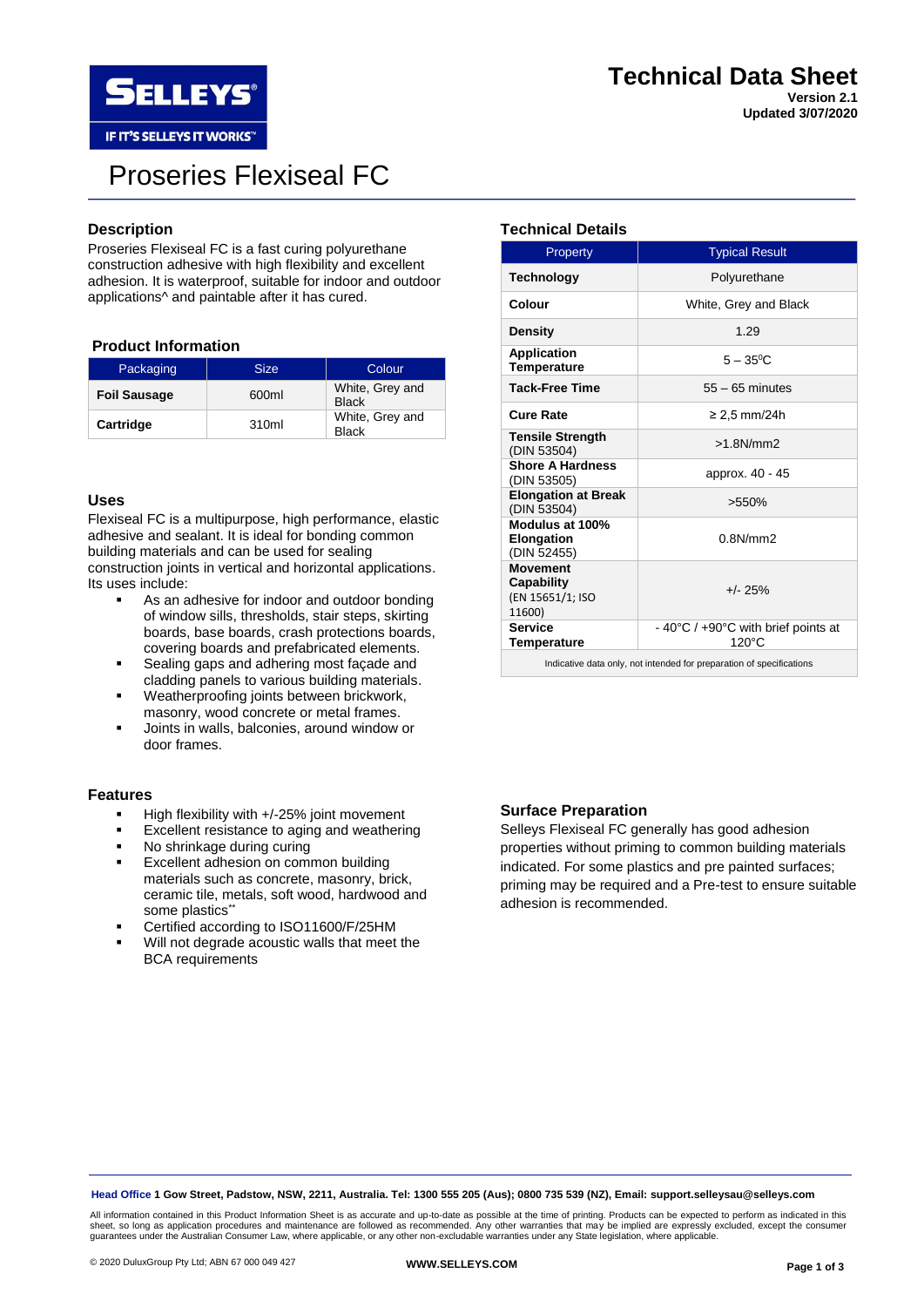

# Proseries Flexiseal FC

# **Directions for Use**

The following should only be used as a guide and the installer should apply all Australian Standards, BCA/NZBC requirements, and best practices when installing.

- Avoid contact with skin and eyes and breathing vapours. Surface must be clean, dry and free from oil, grease, release agents, dust and loose material.
- **•** Generally, there is no need for priming common building materials indicated. Some surfaces may require the use of a primer. Pre-test on other surfaces.

# AS AN ADHESIVE:

- Apply a bead or small blobs on surface. Assemble parts together and clamp firmly to hold until cured. Remove excess immediately.
- Initial bond achieved in 24 hours depending on temperature and humidity. Bond strength increases over a few days.

AS A SEALANT:

- Extrude sealant into the joint ensuring full contact with the sides of joint. Avoid entrapment of air.
- Smooth sealant with a spatula, forcing it into the joint.
- To ensure performance, install joint backing rod (polyethylene or polyurethane foam rod) in the joint to control depth.

# **Coverage**

| Estimation of lineal coverage per Flexiseal FC sausage |                  |                        |                           |  |  |
|--------------------------------------------------------|------------------|------------------------|---------------------------|--|--|
| Joint Width (mm)                                       | Joint Depth (mm) | Litre per lineal meter | <b>Meters of Coverage</b> |  |  |
| 6                                                      | 6                | 0.036                  | 16.7                      |  |  |
| 8                                                      | 8                | 0.064                  | 9.4                       |  |  |
| 10                                                     | 10               | 0.100                  | 6                         |  |  |
| 12                                                     | 12               | 0.140                  | 4.2                       |  |  |
| 14                                                     |                  | 0.098                  | 6.3                       |  |  |
| 16                                                     | 8                | 0.128                  | 4.7                       |  |  |
| 18                                                     | 9                | 0.162                  | 3.7                       |  |  |
| 20                                                     | 10               | 0.200                  | 3                         |  |  |
| 22                                                     | 11               | 0.242                  | 2.5                       |  |  |
| 24                                                     | 12               | 0.288                  | 2.1                       |  |  |
| 26                                                     | 13               | 0.338                  | 1.8                       |  |  |
| 28                                                     | 14               | 0.392                  | 1.5                       |  |  |
| 30                                                     | 15               | 0.450                  | 1.3                       |  |  |
| 40                                                     | 20               | 0.800                  | 0.8                       |  |  |

# **Tips**

For adhesive purposes apply Flexiseal FC in spots or beads on the prepared surfaces then firmly press the parts together. If necessary, use suitable fixing until the adhesive has cured.

Joint & sealant dimensions:

The optimum width to depth ratio for joint sealing is 2:1. Minimum joint width and depth is 6mm.

For joint widths up to 12mm, use a width to depth ratio of 1:1

For joint widths greater than 12mm, use a width to depth ratio of 2:1

Wider joints can accommodate more total movement than narrow joints.

Always install suitable diameter backing-rod (polyethylene or polyurethane foam rod) in joints to control sealant depth and ensure free movement of sealant in joints.

Sealant must adhere to sides of the joints only and NOT to the back, so that it is free to stretch.

To maximise durability in outdoor applications paint with a suitable exterior paint.

# **Clean Up**

Spills and tools can be cleaned up with Mineral Turps before product cures. Cured product can only be removed mechanically.

**Head Office 1 Gow Street, Padstow, NSW, 2211, Australia. Tel: 1300 555 205 (Aus); 0800 735 539 (NZ), Email: support.selleysau@selleys.com**

All information contained in this Product Information Sheet is as accurate and up-to-date as possible at the time of printing. Products can be expected to perform as indicated in this sheet, so long as application procedures and maintenance are followed as recommended. Any other warranties that may be implied are expressly excluded, except the consumer guarantees under the Australian Consumer Law, where applicable, or any other non-excludable warranties under any State legislation, where applicable.